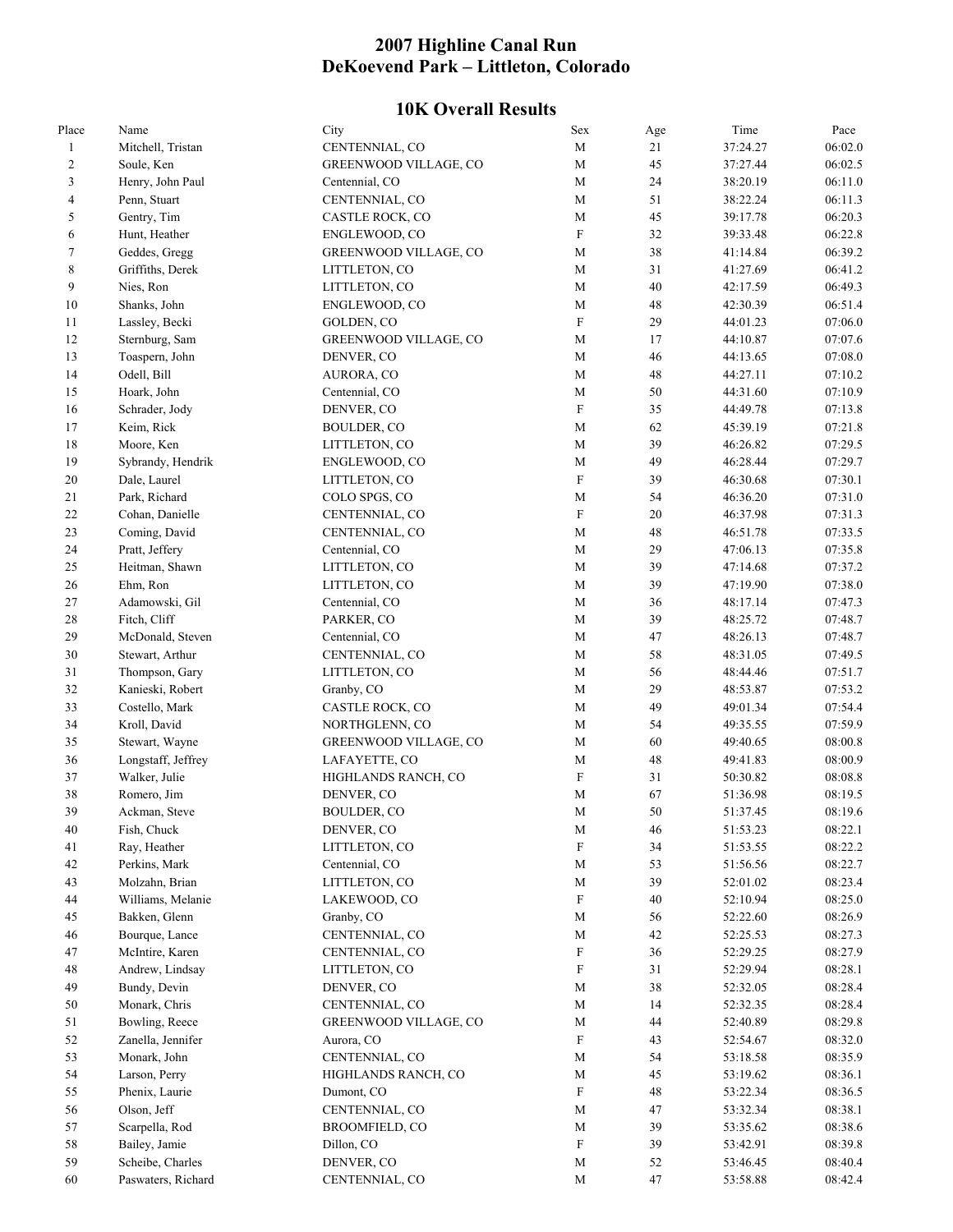| 61  | Henderson, Katie   | LITTLETON, CO         | $\boldsymbol{\mathrm{F}}$ | 25     | 54:06.15   | 08:43.6 |
|-----|--------------------|-----------------------|---------------------------|--------|------------|---------|
| 62  | Sondrup, James     | UNKNOWN, NA           | $\mathbf M$               | $25\,$ | 54:06.57   | 08:43.6 |
| 63  | Heskett, Randall   | LITTLETON, CO         | $\mathbf M$               | 58     | 54:06.89   | 08:43.7 |
| 64  | Jennings, Bill     | LONE TREE, CO         | $\mathbf M$               | 56     | 54:10.15   | 08:44.2 |
| 65  | Stevenson, Stuart  | DENVER, CO            | $\mathbf M$               | 44     | 54:14.23   | 08:44.9 |
| 66  | Thiel, Bryan       | CENTENNIAL, CO        | $\mathbf M$               | 34     | 54:14.55   | 08:44.9 |
|     |                    |                       |                           |        |            |         |
| 67  | Kowach, Tim        | LAKEWOOD, CO          | $\mathbf M$               | 51     | 54:18.98   | 08:45.6 |
| 68  | Story, Kent        | DENVER, CO            | $\mathbf M$               | 55     | 54:26.22   | 08:46.8 |
| 69  | Lubken, Link       | COLORADO SPGS, CO     | $\mathbf M$               | 57     | 54:32.00   | 08:47.7 |
| 70  | Bourque, Tracy     | CENTENNIAL, CO        | $\mathbf F$               | 42     | 54:39.20   | 08:48.9 |
| 71  | Bradley, Dean      | AURORA, CO            | $\mathbf M$               | 49     | 54:43.26   | 08:49.6 |
| 72  | Peel, Brad         | CENTENNIAL, CO        | $\mathbf M$               | 27     | 54:43.55   | 08:49.6 |
| 73  | Shaw, Lyndsey      | PARKER, CO            | $\mathbf F$               | 24     | 54:54.24   | 08:51.3 |
| 74  | Klima, Tara        | LITTLETON, CO         | $\mathbf F$               | 39     | 54:54.77   | 08:51.4 |
| 75  | Poremba, Sue       | COLORADO SPGS, CO     | $\mathbf F$               | 50     | 55:04.36   | 08:53.0 |
| 76  | Roberts, Mark      | HIGHLANDS RANCH, CO   | $\mathbf M$               | 50     | 55:20.16   | 08:55.5 |
| 77  | Roberts, David     | LONE TREE, CO         | $\mathbf M$               | 36     | 55:27.53   | 08:56.7 |
|     |                    |                       |                           |        |            |         |
| 78  | Schmidt, Michael   | CENTENNIAL, CO        | $\mathbf M$               | $50\,$ | 55:48.72   | 09:00.1 |
| 79  | Miranda, Nicole    | CENTENNIAL, CO        | $\mathbf F$               | 37     | 55:55.53   | 09:01.2 |
| 80  | Alderson, Adam     | CENTENNIAL, CO        | $\mathbf M$               | 32     | 56:03.48   | 09:02.5 |
| 81  | Kruse, Bradford    | CENTENNIAL, CO        | $\mathbf M$               | 41     | 56:03.86   | 09:02.6 |
| 82  | Nelson, Alison     | Centennial, CO        | $\mathbf F$               | 39     | 56:12.27   | 09:03.9 |
| 83  | Blumenthal, Paul   | LAKEWOOD, CO          | $\mathbf M$               | 54     | 56:12.61   | 09:04.0 |
| 84  | Schlafer, Joanne   | GOLDEN, CO            | $\boldsymbol{\mathrm{F}}$ | 54     | 56:46.12   | 09:09.4 |
| 85  | Kemmerling, Karen  | GOLDEN, CO            | ${\rm F}$                 | 41     | 56:46.37   | 09:09.4 |
| 86  | Vagher, Shawn      | LITTLETON, CO         | M                         | 39     | 57:01.86   | 09:11.9 |
| 87  | Redling, Ali       | LITTLETON, CO         | $\mathbf F$               | 29     | 57:21.33   | 09:15.1 |
|     |                    |                       |                           |        |            |         |
| 88  | Shook, Molly       | CENTENNIAL, CO        | $\boldsymbol{\mathrm{F}}$ | 43     | 57:23.93   | 09:15.5 |
| 89  | Howard, Robin      | LITTLETON, CO         | ${\rm F}$                 | 47     | 57:27.06   | 09:16.0 |
| 90  | Benjamin, Henry    | LITTLETON, CO         | $\mathbf M$               | 52     | 57:27.26   | 09:16.0 |
| 91  | Johnson, Steve     | LAKEWOOD, CO          | $\mathbf M$               | 37     | 57:32.25   | 09:16.8 |
| 92  | Freeman, Matt      | PARKER, CO            | $\mathbf M$               | $48\,$ | 57:43.31   | 09:18.6 |
| 93  | Wilson, Bruce      | WHEAT RIDGE, CO       | $\mathbf M$               | $44\,$ | 57:44.87   | 09:18.8 |
| 94  | Montgomery, Mike   | LITTLETON, CO         | $\mathbf M$               | 44     | 57:46.58   | 09:19.1 |
| 95  | Unknown, Runner    | ARVADA, CO            | $\mathbf M$               | 99     | 57:47.06   | 09:19.2 |
| 96  | Beverage, Grant    | Grand Prairie, TX     | $\mathbf M$               | 27     | 57:53.86   | 09:20.3 |
| 97  | Funk, Kelly        | FT. COLLINS, CO       | ${\rm F}$                 | 21     | 57:55.83   | 09:20.6 |
| 98  | Mitchell, Luke     | CENTENNIAL, CO        | $\mathbf M$               | 46     | 58:27.65   | 09:25.7 |
| 99  | Sorensen, Erika    | DENVER, CO            | $\boldsymbol{\mathrm{F}}$ | 31     | 58:28.26   | 09:25.8 |
|     |                    |                       | M                         |        |            |         |
| 100 | Snow, Gayln        | HIGHLANDS RANCH, CO   |                           | $22\,$ | 58:30.35   | 09:26.2 |
| 101 | Pennington, Chip   | LITTLETON, CO         | $\mathbf M$               | 27     | 58:33.92   | 09:26.8 |
| 102 | Latterman, Sara    | DENVER, CO            | $\boldsymbol{\mathrm{F}}$ | $30\,$ | 58:41.64   | 09:28.0 |
| 103 | Amato, Steph       | Centennial, CO        | $\boldsymbol{\mathrm{F}}$ | 31     | 58:42.29   | 09:28.1 |
| 104 | Mitchell, Bob      | LITTLETON, CO         | $\mathbf M$               | $40\,$ | 58:48.31   | 09:29.1 |
| 105 | Gettys, Teresa     | DENVER, CO            | $\boldsymbol{\mathrm{F}}$ | 40     | 58:49.05   | 09:29.2 |
| 106 | Beal, Evette       | THORNTON, CO          | $\boldsymbol{\mathrm{F}}$ | 41     | 58:50.14   | 09:29.4 |
| 107 | Alcala, Christi    | LONE TREE, CO         | $\boldsymbol{\mathrm{F}}$ | 41     | 58:50.98   | 09:29.5 |
| 108 | Mauer, Janet       | PARKER, CO            | $\boldsymbol{\mathrm{F}}$ | 51     | 58:56.81   | 09:30.5 |
| 109 | Engel, Charles     | ENGLEWOOD, CO         | $\mathbf M$               | 67     | 59:00.63   | 09:31.1 |
| 110 | Sliter, John       | PARKER, CO            | $\mathbf M$               | 49     | 59:01.84   | 09:31.3 |
|     |                    |                       |                           |        |            |         |
| 111 | Beavers, Martha    | DENVER, CO            | $\boldsymbol{\mathrm{F}}$ | 29     | 59:02.82   | 09:31.4 |
| 112 | Leach, Nile        | CENTENNIAL, CO        | $\mathbf M$               | 59     | 59:10.60   | 09:32.7 |
| 113 | Stewart, Claradene | GREENWOOD VILLAGE, CO | $\boldsymbol{\mathrm{F}}$ | 58     | 59:27.24   | 09:35.4 |
| 114 | Scott, Jeff        | DENVER, CO            | $\mathbf M$               | 68     | 59:41.83   | 09:37.7 |
| 115 | Uppinghouse, David | CENTENNIAL, CO        | $\mathbf M$               | 64     | 59:44.50   | 09:38.1 |
| 116 | Knoll, Julie       | CASTLE ROCK, CO       | $\boldsymbol{\mathrm{F}}$ | 36     | 59:48.23   | 09:38.7 |
| 117 | Bundy, Carol       | DENVER, CO            | $\boldsymbol{\mathrm{F}}$ | 38     | 59:54.75   | 09:39.8 |
| 118 | Cohan, Linda       | CENTENNIAL, CO        | $\boldsymbol{\mathrm{F}}$ | 49     | 59:55.82   | 09:40.0 |
| 119 | Cohan, Brian       | CENTENNIAL, CO        | $\mathbf M$               | 53     | 59:56.42   | 09:40.1 |
| 120 | Green, Brian       | CENTENNIAL, CO        | M                         | 28     | 1:00:12.03 | 09:42.6 |
|     | Combs, Sue         | DENVER, CO            | $\boldsymbol{\mathrm{F}}$ | 59     |            | 09:43.6 |
| 121 |                    |                       |                           |        | 1:00:18.25 |         |
| 122 | Cross Burns, Wendy | LITTLETON, CO         | ${\bf F}$                 | 36     | 1:00:23.88 | 09:44.5 |
| 123 | MacFarquhar, Karen | <b>EVERGREEN, CO</b>  | $\boldsymbol{\mathrm{F}}$ | 44     | 1:00:26.51 | 09:44.9 |
| 124 | Stewart, Brandy    | HIGHLANDS RANCH, CO   | $\boldsymbol{\mathrm{F}}$ | 34     | 1:00:31.71 | 09:45.8 |
| 125 | Johnson, Sharron   | LITTLETON, CO         | $\boldsymbol{\mathrm{F}}$ | 30     | 1:00:31.93 | 09:45.8 |
| 126 | Trapnell, John     | CASTLE ROCK, CO       | $\mathbf M$               | 43     | 1:00:45.70 | 09:48.0 |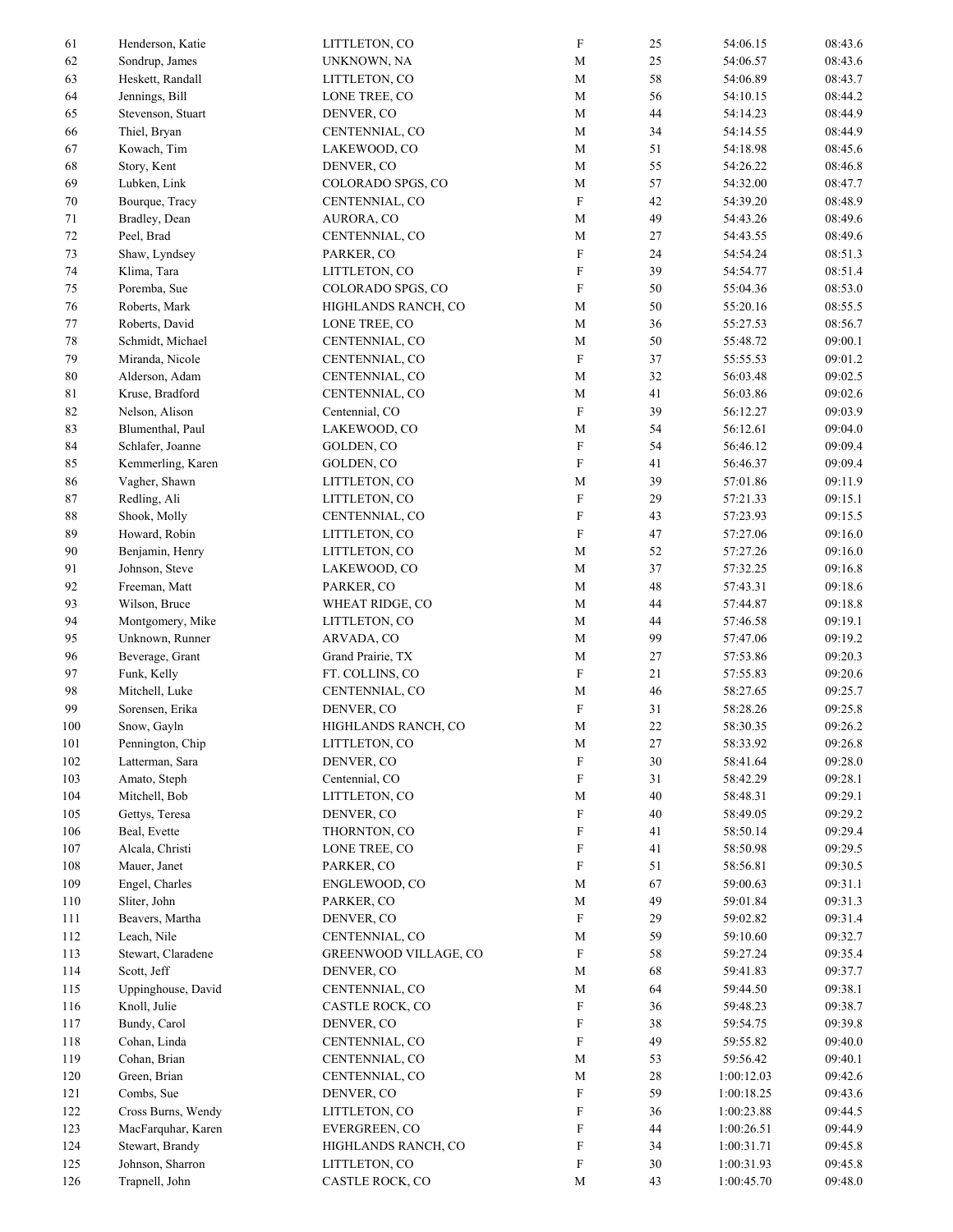|            |                                     | <b>5K Overall Results</b>            |                            |          |                          |                    |
|------------|-------------------------------------|--------------------------------------|----------------------------|----------|--------------------------|--------------------|
|            |                                     |                                      |                            |          |                          |                    |
| 180        | Poos, Clarke                        | LITTLETON, CO<br>CASTLE ROCK, CO     | $\mathbf M$                | 51       | 1:28:30.00<br>1:40:49.00 | 14:16.5<br>16:15.6 |
| 178<br>179 | Evans, Elizabeth                    |                                      | F<br>F                     | 27       | 1:26:20.00               | 13:55.5            |
| 177        | Neff, Barbara<br>Labuszewski, Julie | CASTLE ROCK, CO<br>CENTENNIAL, CO    | F                          | 52<br>44 | 1:24:49.00               | 13:40.8            |
| 176        | Shenfeld, Kim                       | CENTENNIAL, CO                       | F                          | 48       | 1:22:55.00               | 13:22.4            |
| 175        | Riffle, Sasha                       | PARKER, CO                           | $\boldsymbol{\mathrm{F}}$  | 32       | 1:22:04.00               | 13:14.2            |
| 174        | Albin, Gerald                       | LITTLETON, CO                        | М                          | 64       | 1:19:21.00               | 12:47.9            |
| 173        | Smith, Laura                        | CENTENNIAL, CO                       | $\boldsymbol{\mathrm{F}}$  | 32       | 1:16:11.00               | 12:17.3            |
| 172        | Smith, Casey                        | CENTENNIAL, CO                       | $\mathbf M$                | 34       | 1:16:10.00               | 12:17.1            |
| 171        | McKay, Charles                      | CENTENNIAL, CO                       | $\mathbf M$                | 57       | 1:15:41.00               | 12:12.4            |
| 170        | King, Elizabeth                     | HIGHLANDS RANCH, CO                  | $\boldsymbol{\mathrm{F}}$  | 41       | 1:14:09.00               | 11:57.6            |
| 169        | Blair, Elizabeth                    | LITTLETON, CO                        | $\boldsymbol{\mathrm{F}}$  | 48       | 1:13:59.00               | 11:56.0            |
| 168        | Wischmeyer, Gerald                  | CENTENNIAL, CO                       | M                          | 66       | 1:13:33.00               | 11:51.8            |
| 167        | Sauer, Lynda                        | LONE TREE, CO                        | $\boldsymbol{\mathrm{F}}$  | 59       | 1:12:49.00               | 11:44.7            |
| 166        | Theilen, Ross                       | CENTENNIAL, CO                       | M                          | 34       | 1:12:15.00               | 11:39.2            |
| 165        | Goggin, Niamh                       | CENTENNIAL, CO                       | $\mathbf F$                | 37       | 1:11:47.00               | 11:34.7            |
| 164        | Wilson, Lisa                        | CENTENNIAL, CO                       | $\mathbf F$                | 45       | 1:11:45.00               | 11:34.4            |
| 163        | Sykes, Vicki                        | CENTENNIAL, CO                       | $\mathbf F$                | 49       | 1:11:40.00               | 11:33.5            |
| 162        | Thorson, Mary                       | Centennial, CO                       | $\mathbf F$                | 54       | 1:10:28.00               | 11:21.9            |
| 161        | Paxton, Joseph                      | GREENWOOD VILLAGE, CO                | $\mathbf M$                | 44       | 1:09:30.50               | 11:12.7            |
| 160        | Harrison, Kelly                     | DENVER, CO                           |                            | 31       | 1:08:16.55               | 11:00.7            |
| 159        | Numedahl, Brandi                    | DENVER, CO                           | $\mathbf F$<br>$\rm F$     | 30       | 1:08:15.43               | 11:00.6            |
| 158        | Paul, Ken                           | GOLDEN, CO                           | $\mathbf M$                | $48\,$   | 1:08:04.37               | 10:58.8            |
| 157        | Heep, Dawn                          | LITTLETON, CO                        |                            |          | 1:07:50.49               | 10:56.5            |
| 156        | Fitch, Mary                         | CASTLE ROCK, CO                      | $\mathbf F$<br>$\mathbf F$ | 35<br>33 | 1:07:22.75               | 10:52.1            |
|            |                                     |                                      |                            |          |                          |                    |
| 155        | Artaserse, Kathy                    | PARKER, CO                           | $\mathbf F$                | 49       | 1:06:42.36               | 10:45.5            |
| 154        | Allen, Jaclyn                       | DENVER, CO                           | $\boldsymbol{\mathrm{F}}$  | $28\,$   | 1:06:08.40               | 10:40.1            |
| 153        | Wilson, Lisa                        | WHEAT RIDGE, CO                      | $\boldsymbol{\mathrm{F}}$  | 31       | 1:06:08.13               | 10:40.0            |
| 152        | Robinson, Eric                      | DENVER, CO                           | $\mathbf M$                | 39       | 1:06:01.34               | 10:38.9            |
| 151        | Falley, Jeff                        | CENTENNIAL, CO                       | M                          | 41       | 1:05:43.35               | 10:36.0            |
| 150        | Green, Kenneth                      | LITTLETON, CO                        | M                          | $78\,$   | 1:05:23.90               | 10:32.9            |
| 148<br>149 | Alleyne, Brian                      | HIGHLANDS RANCH, CO<br>LITTLETON, CO | $\mathbf M$                | 43       | 1:04:23.03<br>1:05:18.26 | 10:23.1<br>10:32.0 |
|            | Fenn, Margy                         |                                      | $\mathbf F$                | 44       |                          |                    |
| 147        | Freddes, Gerard                     | CENTENNIAL, CO                       | $\mathbf M$                | 45       | 1:04:06.25               | 10:20.4            |
| 146        | Valon, Donna                        | GOLDEN, CO                           | $\mathbf F$                | 49       | 1:03:49.74               | 10:17.7            |
| 145        | Thomas, Jill                        | CENTENNIAL, CO                       | $\mathbf F$                | 41       | 1:03:42.82               | 10:16.6            |
| 144        | Martinek, Suzanne                   | CENTENNIAL, CO                       | $\boldsymbol{\mathrm{F}}$  | $40\,$   | 1:03:42.41               | 10:16.5            |
| 143        | Haines, Debbie                      | CENTENNIAL, CO                       | $\mathbf F$                | 37       | 1:03:26.23               | 10:13.9            |
| 142        | Trapani, Tony                       | HIGHLANDS RANCH, CO                  | $\mathbf M$                | 52       | 1:03:21.14               | 10:13.1            |
| 141        | Raven, John                         | CENTENNIAL, CO                       | $\mathbf M$                | 67       | 1:03:17.32               | 10:12.5            |
| 140        | Brandt, Bruce                       | Palm Beach Gardens, FL               | M                          | 62       | 1:02:45.18               | 10:07.3            |
| 139        | Farr, Karie                         | CENTENNIAL, CO                       | $\mathbf F$                | 36       | 1:02:17.85               | 10:02.9            |
| 138        | Fuhs, Christina                     | ENGLEWOOD, CO                        | $\mathbf F$                | 36       | 1:02:11.45               | 10:01.8            |
| 137        | Callahan, Danielle                  | CENTENNIAL, CO                       | $\mathbf M$                | 45       | 1:02:00.32               | 10:00.1            |
| 136        | Takh, Oksana                        | LONE TREE, CO                        | $\boldsymbol{\mathrm{F}}$  | 35       | 1:01:54.82               | 09:59.2            |
| 135        | Fontes, Mike                        | LITTLETON, CO                        | M                          | 55       | 1:01:29.43               | 09:55.1            |
| 134        | Houk, Amy                           | ENGLEWOOD, CO                        | ${\bf F}$                  | 29       | 1:01:18.80               | 09:53.4            |
| 133        | Brooke, Julie                       | COLORADO SPGS, CO                    | $\mathbf F$                | 55       | 1:01:15.62               | 09:52.8            |
| 132        | Moore, Nathan                       | DENVER, CO                           | $\mathbf M$                | 38       | 1:00:54.01               | 09:49.4            |
| 131        | Kemper, Rebecca                     | CASTLE ROCK, CO                      | $\mathbf F$                | 43       | 1:00:51.52               | 09:49.0            |
| 130        | Koehler, Donna                      | DENVER, CO                           | $\boldsymbol{\mathrm{F}}$  | 43       | 1:00:50.98               | 09:48.9            |
| 129        | Meloan, Lalani                      | CENTENNIAL, CO                       | $\mathbf F$                | 41       | 1:00:49.84               | 09:48.7            |
| 128        | Reese, Jenny                        | DENVER, CO                           | $\mathbf F$                | 36       | 1:00:47.31               | 09:48.3            |
| 127        | Jadamec, Joseph                     | CENTENNIAL, CO                       | M                          | 37       | 1:00:45.98               | 09:48.1            |

| Place | Name              | City                | Sex | Age | Time     | Pace    |
|-------|-------------------|---------------------|-----|-----|----------|---------|
|       | Fussell, Steve    | EVERGREEN, CO       | M   | 39  | 18:55.58 | 06:06.3 |
| 2     | Griffiths, Derek  | LITTLETON, CO       | M   | 31  | 19:56.31 | 06:25.9 |
|       | Ferguson, Geoff   | LITTLETON, CO       | M   | 56  | 20:16.53 | 06:32.4 |
| 4     | Pacev, Tania      | LITTLETON, CO       | F   | 48  | 20:30.93 | 06:37.1 |
|       | Emmett, Bob       | Centennial, CO      | M   | 59  | 21:29.51 | 06:56.0 |
| 6     | Schwerin, William | HIGHLANDS RANCH, CO | M   | 62  | 21:33.40 | 06:57.2 |
|       | Barker, Francis   | Centennial, CO      | M   | 45  | 21:45.42 | 07:01.1 |
| 8     | McNeil, Moira     | LITTLETON, CO       | F   | 15  | 22:05.66 | 07:07.6 |
| 9     | Trujillo, Danny   | LITTLETON, CO       | M   | 60  | 22:06.00 | 07:07.7 |
|       |                   |                     |     |     |          |         |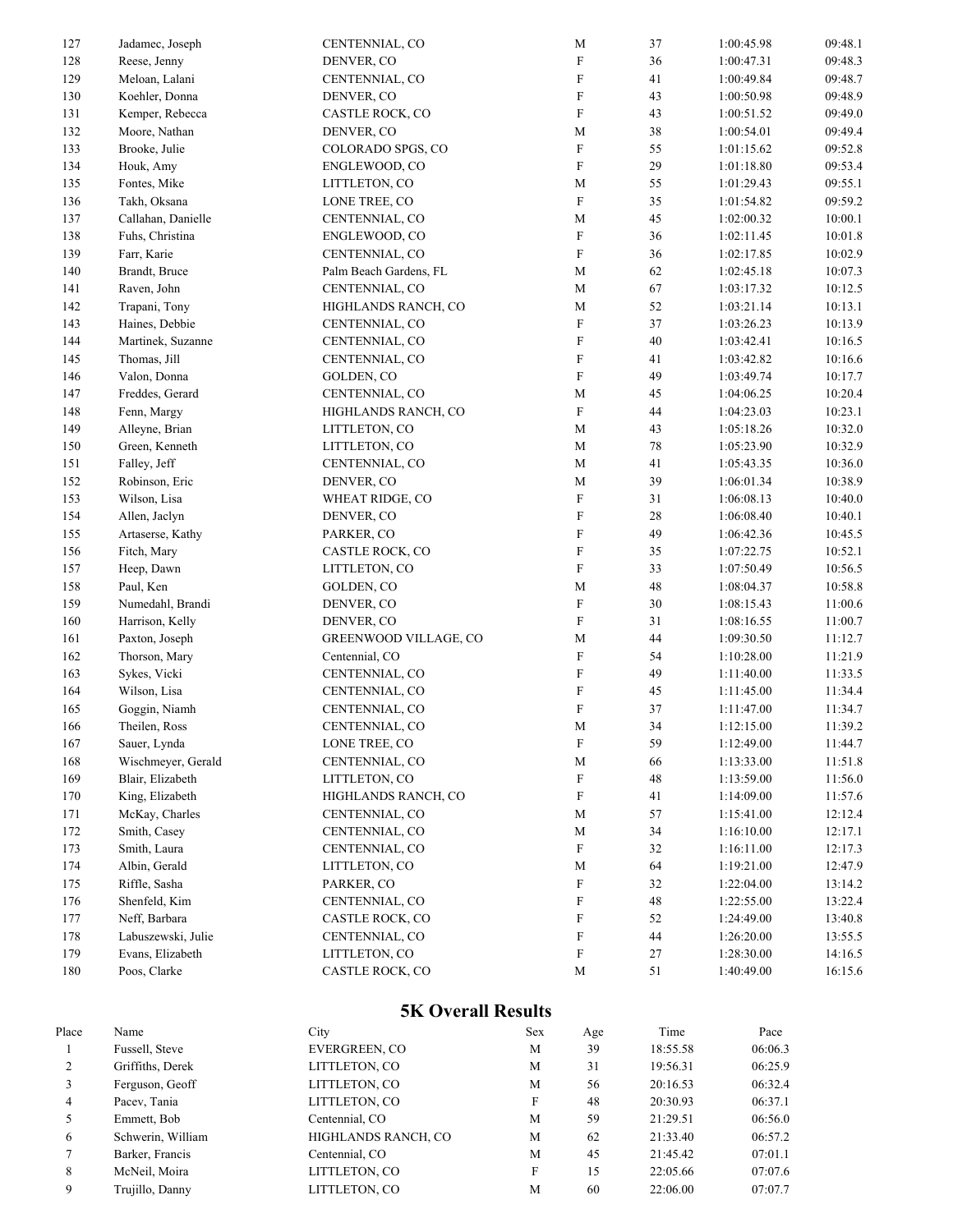| $10\,$ | Resler, Brent           | LAKEWOOD, CO        | M                         | 32     | 22:18.72 | 07:11.8 |
|--------|-------------------------|---------------------|---------------------------|--------|----------|---------|
| 11     | Frank, Brian            | LITTLETON, CO       | $\mathbf M$               | 52     | 22:38.06 | 07:18.1 |
| 12     | Mauler, Rodney          | Centennial, CO      | $\mathbf M$               | 51     | 22:45.38 | 07:20.4 |
| 13     | Quivey, Eric            | AURORA, CO          | $\mathbf M$               | 46     | 22:59.98 | 07:25.2 |
| 14     | Hardy, Cassandra        | CASTLE ROCK, CO     | ${\bf F}$                 | 11     | 23:11.91 | 07:29.0 |
| 15     | Snell, Michael          | DENVER, CO          | $\mathbf M$               | 41     | 23:38.76 | 07:37.7 |
| 16     | Kanieski, Robert        | Granby, CO          | $\mathbf M$               | 29     | 23:48.79 | 07:40.9 |
| 17     | Gassen, Bob             | Canon City, CO      | $\mathbf M$               | 60     | 23:54.66 | 07:42.8 |
| 18     | Dowdell, James          | LITTLETON, CO       | $\mathbf M$               | 56     | 24:07.12 | 07:46.8 |
| 19     | Hickman, Jennifer       | HIGHLANDS RANCH, CO | ${\bf F}$                 | 32     | 24:14.45 | 07:49.2 |
| 20     | Petersen, Ian           | LITTLETON, CO       | $\mathbf M$               | 16     | 24:25.51 | 07:52.7 |
| 21     | Nelson, Andrew          | Centennial, CO      | M                         | 36     | 24:26.74 | 07:53.1 |
| 22     | Barry, Jack             | LITTLETON, CO       | $\mathbf M$               | 69     | 25:05.70 | 08:05.7 |
| 23     | Eickstaedt, Lynda       | CASTLE ROCK, CO     | $\boldsymbol{\mathrm{F}}$ | 42     | 25:23.73 | 08:11.5 |
| 24     | Cohan, Elizabeth        | CENTENNIAL, CO      | $\boldsymbol{\mathrm{F}}$ | 24     | 25:28.95 | 08:13.2 |
| 25     | Perschbacher, Mark      | LAKEWOOD, CO        | $\mathbf M$               | 46     | 25:30.36 | 08:13.7 |
| 26     | Perry, Ken              | DENVER, CO          | $\mathbf M$               | 59     | 25:32.32 | 08:14.3 |
| 27     | Winkler, Bastien        | Centennial, CO      | $\mathbf M$               | 15     | 25:37.80 | 08:16.1 |
| 28     | Davis, Kristen          | CASTLE ROCK, CO     | ${\bf F}$                 | 29     | 25:42.42 | 08:17.6 |
| 29     | Fisher, Mitchell        | CENTENNIAL, CO      | $\mathbf M$               | $10\,$ | 25:46.86 | 08:19.0 |
| 30     | Cohan, Paula            |                     | $\boldsymbol{\mathrm{F}}$ | 11     | 25:47.10 | 08:19.1 |
|        |                         | CENTENNIAL, CO      |                           |        | 25:55.00 |         |
| 31     | Smith, Lisa             | CENTENNIAL, CO      | $\boldsymbol{\mathrm{F}}$ | 40     |          | 08:21.6 |
| 32     | Gonzalez, Linda         | LAKEWOOD, CO        | ${\bf F}$                 | 45     | 25:58.36 | 08:22.7 |
| 33     | Obert, Bill             | CONIFER, CO         | $\mathbf M$               | 68     | 26:02.35 | 08:24.0 |
| 34     | Currie, Colleen         | CENTENNIAL, CO      | ${\bf F}$                 | 36     | 26:05.65 | 08:25.0 |
| 35     | Gillson, Art            | CENTENNIAL, CO      | M                         | 41     | 26:12.38 | 08:27.2 |
| 36     | Porter, Natasha Nielsen | DENVER, CO          | ${\bf F}$                 | 37     | 26:14.70 | 08:28.0 |
| 37     | Perschbacher, Kolton    | LAKEWOOD, CO        | $\mathbf M$               | 14     | 26:23.20 | 08:30.7 |
| 38     | Taylor, Chelsea         | LITTLETON, CO       | $\boldsymbol{\mathrm{F}}$ | 16     | 26:30.19 | 08:33.0 |
| 39     | Hardy, Steven           | CASTLE ROCK, CO     | $\mathbf M$               | 14     | 26:41.50 | 08:36.6 |
| 40     | Origer, Debbie          | ARVADA, CO          | ${\bf F}$                 | $50\,$ | 26:50.66 | 08:39.6 |
| 41     | Scheibe, Charles        | DENVER, CO          | $\mathbf M$               | 52     | 26:55.49 | 08:41.1 |
| 42     | Hardy, Greg             | CASTLE ROCK, CO     | $\mathbf M$               | 54     | 26:57.28 | 08:41.7 |
| 43     | Askew, Rebecca          | LITTLETON, CO       | $\boldsymbol{\mathrm{F}}$ | 48     | 27:05.50 | 08:44.4 |
| 44     | McReynolds, Keith       | PARKER, CO          | $\mathbf M$               | 29     | 27:08.14 | 08:45.2 |
| 45     | Lindsay, Julia          | CENTENNIAL, CO      | $\boldsymbol{\mathrm{F}}$ | 54     | 27:17.40 | 08:48.2 |
| 46     | Shaw, Lyndsey           | PARKER, CO          | ${\bf F}$                 | 24     | 27:27.94 | 08:51.6 |
| 47     | Paswaters, Robert       | LONGMONT, CO        | $\mathbf M$               | 72     | 27:38.50 | 08:55.0 |
| 48     | Nicknish, Roberta       | CENTENNIAL, CO      | ${\bf F}$                 | 36     | 27:42.54 | 08:56.3 |
| 49     | Emmett, Bonnie          | Centennial, CO      | ${\bf F}$                 | 55     | 27:58.86 | 09:01.6 |
| 50     | Jose, Otto              | CENTENNIAL, CO      | $\mathbf M$               | 11     | 28:04.91 | 09:03.5 |
| 51     | Ehm, Amy                | LITTLETON, CO       | $\boldsymbol{\mathrm{F}}$ | 35     | 28:09.02 | 09:04.8 |
| 52     | Victor, Ryan            | LONE TREE, CO       | $\mathbf M$               | 99     | 28:09.64 | 09:05.0 |
| 53     | Cole, Ann               | LITTLETON, CO       | $\boldsymbol{\mathrm{F}}$ | 35     | 28:14.32 | 09:06.6 |
| 54     | White, Charles          | ENGLEWOOD, CO       | $\mathbf M$               | 54     | 28:16.37 | 09:07.2 |
| 55     | Martin, Thomas          | ENGLEWOOD, CO       | $\mathbf M$               | 51     | 28:17.41 | 09:07.6 |
| 56     | Eanes, Diane            | HIGHLANDS RANCH, CO | $\boldsymbol{\mathrm{F}}$ | 58     | 28:20.53 | 09:08.6 |
| 57     | O'Donnell, Jerry        | GOLDEN, CO          | $\mathbf M$               | 60     | 28:22.47 | 09:09.2 |
| 58     | Campbell, JE            | GOLDEN, CO          | $\boldsymbol{\mathrm{F}}$ | 41     | 28:27.08 | 09:10.7 |
|        | O'Keefe, Tim            | LITTLETON, CO       | $\mathbf M$               | 40     |          | 09:14.2 |
| 59     |                         |                     |                           |        | 28:38.06 |         |
| 60     | Johnston, Haley         | PARKER, CO          | $\boldsymbol{\mathrm{F}}$ | 17     | 28:46.16 | 09:16.8 |
| 61     | Miller, Bianca          | LAKEWOOD, CO        | $\boldsymbol{\mathrm{F}}$ | 33     | 28:55.49 | 09:19.8 |
| 62     | Jose, Tracy             | CENTENNIAL, CO      | F                         | 47     | 28:59.58 | 09:21.2 |
| 63     | Prevedel, Kay           | Centennial, CO      | F                         | 63     | 29:18.06 | 09:27.1 |
| 64     | Timmins, Janel          | COLO SPGS, CO       | $\boldsymbol{\mathrm{F}}$ | 57     | 29:26.51 | 09:29.8 |
| 65     | Trester, Robert         | CENTENNIAL, CO      | $\mathbf M$               | 65     | 29:34.15 | 09:32.3 |
| 66     | Wilshek, Margaret       | ARVADA, CO          | $\boldsymbol{\mathrm{F}}$ | 47     | 29:37.74 | 09:33.5 |
| 67     | Berkey, Doug            | CENTENNIAL, CO      | $\mathbf M$               | 58     | 29:39.41 | 09:34.0 |
| 68     | Sanchez, Phillip        | DENVER, CO          | $\mathbf M$               | 43     | 29:46.36 | 09:36.2 |
| 69     | Olsson, Kristin         | Centennial, CO      | $\boldsymbol{\mathrm{F}}$ | 15     | 29:46.82 | 09:36.4 |
| 70     | Dowdell, Carol          | LITTLETON, CO       | $\boldsymbol{\mathrm{F}}$ | 52     | 29:54.76 | 09:39.0 |
| 71     | Monahan, Robert         | LAKEWOOD, CO        | $\mathbf M$               | 50     | 29:59.87 | 09:40.6 |
| 72     | McGrath, June           | CENTENNIAL, CO      | $\boldsymbol{\mathrm{F}}$ | 52     | 30:03.50 | 09:41.8 |
| 73     | Palmer, Brian           | LITTLETON, CO       | $\mathbf M$               | 28     | 30:21.01 | 09:47.4 |
| 74     | Ratynski, Heather       | DENVER, CO          | $\boldsymbol{\mathrm{F}}$ | 35     | 30:24.38 | 09:48.5 |
| 75     | Zoutte, Aaron           | CENTENNIAL, CO      | $\mathbf M$               | 10     | 30:38.62 | 09:53.1 |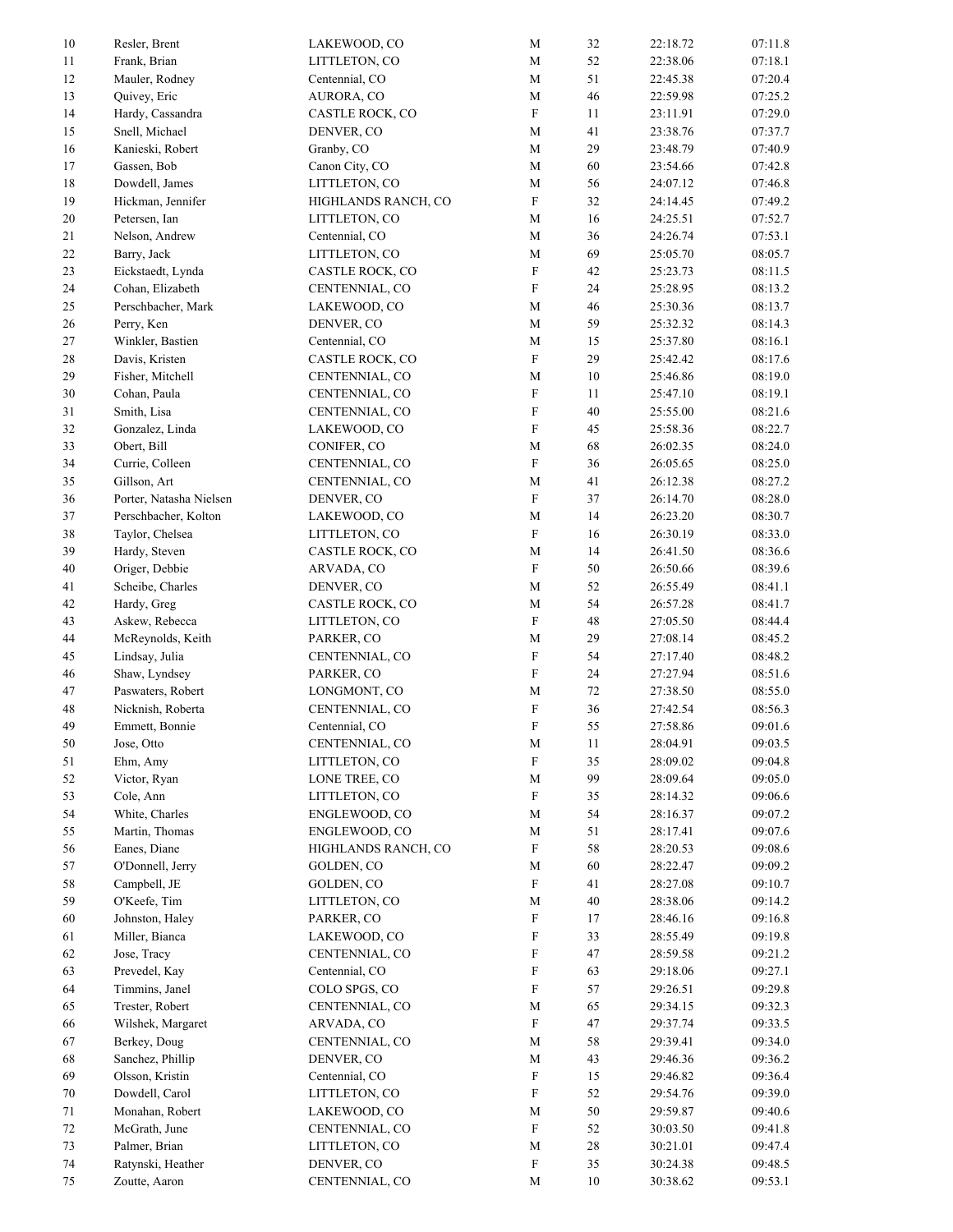| 76          | Rhodes, Chip        | CENTENNIAL, CO         | $\mathbf M$               | 53     | 30:40.18 | 09:53.6 |
|-------------|---------------------|------------------------|---------------------------|--------|----------|---------|
| 77          | Huff, Holly         | CENTENNIAL, CO         | ${\bf F}$                 | 42     | 30:41.46 | 09:54.0 |
| $78\,$      | Unknown, Runner     | LITTLETON, CO          | $\mathbf M$               | 99     | 30:47.64 | 09:56.0 |
| 79          | Brown, Rachel       | CENTENNIAL, CO         | ${\bf F}$                 | 27     | 30:47.85 | 09:56.1 |
| $80\,$      | Mignoya, Vikki      | CENTENNIAL, CO         | ${\bf F}$                 | 38     | 30:51.66 | 09:57.3 |
| $8\sqrt{1}$ | Anthes, Ann         | CENTENNIAL, CO         | ${\bf F}$                 | 31     | 31:04.80 | 10:01.5 |
| $82\,$      | Carlson, Curtis     | CASTLE ROCK, CO        | $\mathbf M$               | 63     | 31:26.01 | 10:08.4 |
| 83          | Milby, Douglas      | AURORA, CO             | $\mathbf M$               | 43     | 31:34.68 | 10:11.2 |
| $\bf 84$    | Maginn, Patricia    | HIGHLANDS RANCH, CO    | ${\bf F}$                 | 48     | 31:36.17 | 10:11.7 |
| 85          | Green, Kelly        | AURORA, CO             | ${\rm F}$                 | 49     | 31:41.54 | 10:13.4 |
| 86          | Burke, Jim          | LITTLETON, CO          | M                         | 55     | 31:46.10 | 10:14.9 |
| $\bf 87$    | Lumpkin, Keyley     | LITTLETON, CO          | $\boldsymbol{\mathrm{F}}$ | 32     | 31:51.02 | 10:16.5 |
| $\bf 88$    | Skirde, Christina   | HIGHLANDS RANCH, CO    | ${\bf F}$                 | 35     | 31:55.09 | 10:17.8 |
| 89          | Rumler, Max         | Centennial, CO         | $\mathbf M$               | 15     | 31:55.31 | 10:17.8 |
| $90\,$      | Bakken, Glenn       |                        | $\mathbf M$               | 56     | 32:05.53 |         |
|             |                     | Granby, CO             |                           |        |          | 10:21.1 |
| 91          | Nutting, Angie      | LONE TREE, CO          | ${\bf F}$                 | $40\,$ | 32:09.67 | 10:22.5 |
| 92          | Lyden, Cyndi        | Centennial, CO         | ${\bf F}$                 | 50     | 32:18.91 | 10:25.5 |
| 93          | Koenig, Lynda       | CENTENNIAL, CO         | ${\bf F}$                 | 44     | 32:27.36 | 10:28.2 |
| 94          | Loitz, Michael      | LITTLETON, CO          | $\mathbf M$               | 31     | 32:27.76 | 10:28.3 |
| 95          | Majetich, Sharon    | LITTLETON, CO          | ${\bf F}$                 | 46     | 32:29.01 | 10:28.7 |
| 96          | Hellow, Linda       | CENTENNIAL, CO         | F                         | 44     | 32:31.34 | 10:29.5 |
| 97          | O'Donnell, Penelope | GOLDEN, CO             | ${\bf F}$                 | 58     | 32:37.59 | 10:31.5 |
| 98          | Paxton, Ryan        | GREENWOOD VILLAGE, CO  | $\mathbf M$               | $10\,$ | 32:41.29 | 10:32.7 |
| 99          | Rigsby, Elizabeth   | CENTENNIAL, CO         | ${\bf F}$                 | 44     | 32:46.97 | 10:34.5 |
| 100         | Rigsby, Scott       | CENTENNIAL, CO         | $\mathbf M$               | 45     | 32:47.19 | 10:34.6 |
| $101\,$     | Brothers, Steve     | Denver, CO             | M                         | 52     | 32:53.41 | 10:36.6 |
| 102         | Ream, Jenna         | PARKER, CO             | ${\bf F}$                 | 13     | 32:56.36 | 10:37.5 |
| 103         | Ream, Matthew       | PARKER, CO             | $\mathbf M$               | 42     | 32:56.57 | 10:37.6 |
| 104         | Olsson, Ina         | Centennial, CO         | ${\bf F}$                 | 45     | 32:59.09 | 10:38.4 |
| 105         | Dietz, Megan        | LITTLETON, CO          | ${\bf F}$                 | 41     | 33:02.19 | 10:39.4 |
| 106         | Anthes, Bill        | CENTENNIAL, CO         | $\mathbf M$               | 42     | 33:12.95 | 10:42.9 |
| $107\,$     | Nelson, Jennifer    | Centennial, CO         | ${\bf F}$                 | 38     | 33:28.49 | 10:47.9 |
| 108         | Scheck, Erin        | DENVER, CO             | F                         | 36     | 33:48.50 | 10:54.4 |
| 109         | Unruh, Bridget      | HIGHLANDS RANCH, CO    | F                         | 38     | 33:48.68 | 10:54.4 |
| 110         | Skirde, Christopher | HIGHLANDS RANCH, CO    | M                         | 37     | 33:53.40 | 10:55.9 |
| 111         | Dindinger, Kristi   | CENTENNIAL, CO         | $\boldsymbol{\mathrm{F}}$ | 36     | 34:04.60 | 10:59.5 |
| 112         |                     |                        | F                         | 39     |          |         |
|             | Klima, Tara         | ARVADA, CO             |                           |        | 34:26.94 | 11:06.8 |
| 113         | Pinney, Pamela      | GREENWOOD VILLAGE, CO  | F                         | 50     | 34:30.10 | 11:07.8 |
| 114         | McDowell, Amy       | LITTLETON, CO          | ${\bf F}$                 | 30     | 34:31.90 | 11:08.4 |
| 115         | Barenberg, Kathy    | LITTLETON, CO          | ${\bf F}$                 | 49     | 34:35.12 | 11:09.4 |
| 116         | Nathan, Karen       | GREENWOOD VILLAGE, CO  | ${\bf F}$                 | 54     | 34:35.66 | 11:09.6 |
| 117         | Kemper, Rocky       | <b>CASTLE ROCK, CO</b> | $\mathbf M$               | $10\,$ | 34:51.07 | 11:14.5 |
| 118         | Boehle, Ashley      | LONE TREE, CO          | F                         | 99     | 35:04.76 | 11:19.0 |
| 119         | Paxton, Avery       | GREENWOOD VILLAGE, CO  | F                         | 8      | 35:09.32 | 11:20.4 |
| 120         | Oraker, Stacy       | CENTENNIAL, CO         | F                         | 37     | 35:21.73 | 11:24.4 |
| 121         | Fix, Stacy          | Centennial, CO         | F                         | 36     | 35:32.26 | 11:27.8 |
| 122         | Paxton, Fonda       | GREENWOOD VILLAGE, CO  | F                         | 44     | 35:38.20 | 11:29.7 |
| 123         | Stuhlman, Bethany   | LITTLETON, CO          | F                         | 11     | 35:49.44 | 11:33.4 |
| 124         | Van Buskirk, Dawn   | LITTLETON, CO          | F                         | 35     | 36:10.81 | 11:40.3 |
| 125         | Berkey, Gail        | CENTENNIAL, CO         | F                         | 56     | 36:28.30 | 11:45.9 |
| 126         | Berkey, Nicole      | CENTENNIAL, CO         | F                         | 26     | 36:28.56 | 11:46.0 |
| 127         | Armbruster, Jenn    | LAKEWOOD, CO           | $\boldsymbol{\mathrm{F}}$ | 24     | 36:30.63 | 11:46.7 |
| 128         | Zohn, Carl          | LAKEWOOD, CO           | M                         | 52     | 36:30.82 | 11:46.7 |
| 129         | Turner, Eileen      | GREENWOOD VILLAGE, CO  | $\boldsymbol{\mathrm{F}}$ | 46     | 36:45.84 | 11:51.6 |
| 130         | Coming, Marilyn     | CENTENNIAL, CO         | F                         | 46     | 36:46.02 | 11:51.6 |
| 131         | O'Keefe, Lesli      | LITTLETON, CO          | F                         | 40     | 36:53.29 | 11:54.0 |
| 132         | Saunders, Thomas    | CENTENNIAL, CO         | $\mathbf M$               | 10     | 36:58.03 | 11:55.5 |
| 133         | Saunders, Todd      | CENTENNIAL, CO         | $\mathbf M$               | 43     | 37:04.46 | 11:57.6 |
| 134         | Gualberto, Eileen   | CASTLE ROCK, CO        | F                         | 43     | 37:22.50 | 12:03.4 |
| 135         | Murawski, Shelly    | CENTENNIAL, CO         | $\boldsymbol{\mathrm{F}}$ | 16     | 37:41.20 | 12:09.4 |
| 136         | Whitaker, Ann       | CENTENNIAL, CO         | F                         | 41     | 38:11.04 | 12:19.0 |
| 137         | Unknown, Runner     | LITTLETON, CO          | $\mathbf M$               | 99     | 38:23.12 | 12:22.9 |
| 138         | Dunn, Douglas       | AURORA, CO             | $\mathbf M$               | 53     | 38:43.48 | 12:29.5 |
| 139         | White, Jim          | LAKEWOOD, CO           | $\mathbf M$               | 57     | 38:43.96 | 12:29.7 |
| 140         | Smart, John         | CENTENNIAL, CO         | $\mathbf M$               | 76     | 38:54.26 | 12:33.0 |
| 141         | Morten, Katy        | Aurora, CO             | F                         | 55     | 39:05.76 | 12:36.7 |
|             |                     |                        |                           |        |          |         |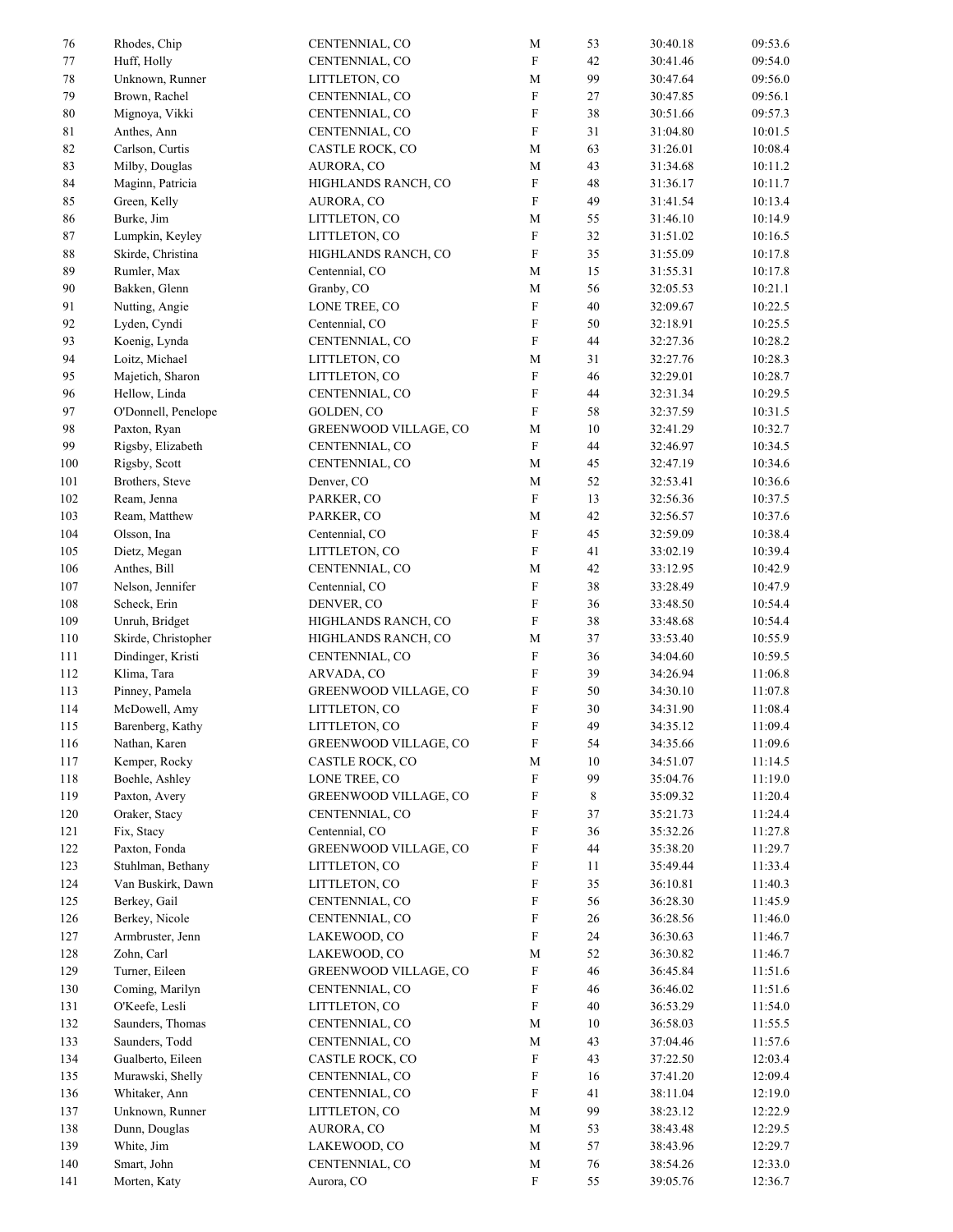| 142     | Saunders, Emma       | CENTENNIAL, CO        | $\boldsymbol{\mathrm{F}}$ | 8                | 39:06.85 | 12:37.0 |
|---------|----------------------|-----------------------|---------------------------|------------------|----------|---------|
| 143     | Saunders, Beth       | CENTENNIAL, CO        | ${\bf F}$                 | 40               | 39:16.33 | 12:40.1 |
| 144     | Archer, Mary         | LITTLETON, CO         | ${\bf F}$                 | $47\,$           | 39:45.85 | 12:49.6 |
| 145     | Egan, Candace        | CENTENNIAL, CO        | ${\bf F}$                 | 49               | 40:18.01 | 13:00.0 |
| 146     | Hoag-Winkler, Laurie | Centennial, CO        | ${\bf F}$                 | 41               | 40:47.94 | 13:09.7 |
| 147     | Winkler, Erin        | Centennial, CO        | ${\rm F}$                 | 11               | 40:48.16 | 13:09.7 |
| 148     | Grimes, Michelle     | Centennial, CO        | ${\bf F}$                 | 46               | 40:49.63 | 13:10.2 |
|         |                      |                       |                           |                  |          |         |
| 149     | Unknown, Sue         | DENVER, CO            | ${\bf F}$                 | 53               | 40:56.15 | 13:12.3 |
| 150     | Rogers, Frank        | GREENWOOD VILLAGE, CO | $\mathbf M$               | 63               | 41:18.63 | 13:19.6 |
| 151     | Smart, Marriott      | CENTENNIAL, CO        | $\mathbf M$               | 71               | 41:38.67 | 13:26.0 |
| 152     | Ignaszewski, Julie   | LITTLETON, CO         | ${\bf F}$                 | $42\,$           | 41:40.85 | 13:26.7 |
| 153     | Mauler, Kris         | Centennial, CO        | ${\bf F}$                 | 51               | 41:43.62 | 13:27.6 |
| 154     | Egan, Tom            | CENTENNIAL, CO        | $\mathbf M$               | 40               | 41:45.38 | 13:28.2 |
| 155     | Egan, Zachary        | CENTENNIAL, CO        | $\mathbf M$               | $\boldsymbol{7}$ | 41:45.58 | 13:28.3 |
| 156     | Jesenovec, Donna     | CENTENNIAL, CO        | ${\bf F}$                 | 46               | 41:55.04 | 13:31.3 |
| 157     | Paxton, Julia        | GREENWOOD VILLAGE, CO | F                         | 12               | 42:06.26 | 13:34.9 |
| 158     | Woods, Leslie        | CENTENNIAL, CO        | F                         | 60               | 42:19.53 | 13:39.2 |
| 159     |                      | HIGHLANDS RANCH, CO   | F                         | 62               | 42:45.49 | 13:47.6 |
|         | Eggletson, Arlene    |                       |                           |                  |          |         |
| 160     | Smith, Mary Kay      | Centennial, CO        | F                         | 68               | 43:03.63 | 13:53.4 |
| 161     | Collins, Christina   | Denver, CO            | ${\bf F}$                 | 20               | 43:07.11 | 13:54.6 |
| 162     | Vagher, Debbra       | LITTLETON, CO         | ${\bf F}$                 | 40               | 44:27.54 | 14:20.5 |
| 163     | Vagher, Shawn        | LITTLETON, CO         | $\mathbf M$               | 39               | 44:27.77 | 14:20.6 |
| 164     | Fisher, Lauren       | CENTENNIAL, CO        | ${\bf F}$                 | 13               | 46:08.51 | 14:53.1 |
| 165     | Wilkerson, Gail      | CENTENNIAL, CO        | ${\bf F}$                 | 62               | 46:08.79 | 14:53.2 |
| 166     | Warner, Carol        | CENTENNIAL, CO        | $\boldsymbol{\mathrm{F}}$ | $70\,$           | 46:11.74 | 14:54.1 |
| 167     | Rhodes, Chris        | CENTENNIAL, CO        | ${\bf F}$                 | 47               | 46:18.39 | 14:56.3 |
| 168     | Higgins, Kevin       | Centennial, CO        | $\mathbf M$               | 46               | 46:23.88 | 14:58.0 |
| 169     |                      | Centennial, CO        | ${\bf F}$                 | 9                | 46:24.11 | 14:58.1 |
|         | Higgins, Melanie     |                       |                           |                  |          |         |
| $170\,$ | Syring, James        | LITTLETON, CO         | $\mathbf M$               | 64               | 46:57.80 | 15:09.0 |
| 171     | Demchak, Jill        | Sedalia, CO           | ${\bf F}$                 | 47               | 47:15.99 | 15:14.8 |
| 172     | Shearman, Linda      | CENTENNIAL, CO        | ${\bf F}$                 | 60               | 47:52.00 | 15:26.5 |
| 173     | Shody, Susanne       | GOLDEN, CO            | $\mathbf f$               | 39               | 47:53.32 | 15:26.9 |
| 174     | Jordan, Carl         | Centennial, CO        | $\mathbf M$               | 60               | 48:09.07 | 15:32.0 |
| 175     | Dunne, Jim           | LITTLETON, CO         | $\mathbf M$               | 66               | 48:21.71 | 15:36.0 |
| 176     | Riley, Sharyl        | Brighton, CO          | ${\bf F}$                 | 57               | 48:32.28 | 15:39.4 |
| 177     | Roberts, Laurie      | LONE TREE, CO         | $\boldsymbol{\mathrm{F}}$ | 67               | 48:53.15 | 15:46.2 |
| 178     | Benjamin, Veronica   | LITTLETON, CO         | ${\bf F}$                 | $50\,$           | 48:58.31 | 15:47.8 |
| 179     | Pinney, Ralph        | GREENWOOD VILLAGE, CO | $\mathbf M$               | 54               | 49:15.78 | 15:53.5 |
| $180\,$ | Unknown, Runner      | LITTLETON, CO         | $\mathbf M$               | 99               | 49:24.02 | 15:56.1 |
|         |                      |                       |                           |                  |          |         |
| 181     | Grammerstorf, Snady  | LITTLETON, CO         | ${\rm F}$                 | 60               | 49:24.24 | 15:56.2 |
| 182     | Ackman, Lois         | <b>BOULDER, CO</b>    | ${\bf F}$                 | 57               | 49:54.75 | 16:06.0 |
| 183     | Blakely, Terri       | Centennial, CO        | ${\bf F}$                 | 6                | 50:11.71 | 16:11.5 |
| 184     | Merritt, Margaret    | GOLDEN, CO            | F                         | 55               | 50:23.44 | 16:15.3 |
| 185     | Hilzer, Logan        | GREENWOOD VILLAGE, CO | M                         | 5                | 50:58.26 | 16:26.5 |
| 186     | Ray, Nancy           | LITTLETON, CO         | ${\bf F}$                 | 43               | 51:02.65 | 16:28.0 |
| 187     | VandeGarde, Sheree   | Aurora, CO            | $\boldsymbol{\mathrm{F}}$ | 51               | 51:02.84 | 16:28.0 |
| 188     | Anthes, Nancy        | CENTENNIAL, CO        | $\boldsymbol{\mathrm{F}}$ | 65               | 51:19.83 | 16:33.5 |
| 189     | O, Tim               | CENTENNIAL, CO        | M                         | 53               | 51:20.00 | 16:33.5 |
| 190     | Montoya, Shanna      | GREENWOOD VILLAGE, CO | $\boldsymbol{\mathrm{F}}$ | 31               | 51:23.71 | 16:34.7 |
| 191     | Sturtz, Greg         | LITTLETON, CO         | M                         | 55               | 51:33.13 | 16:37.8 |
|         |                      |                       |                           |                  |          |         |
| 192     | Sturtz, Julie        | LITTLETON, CO         | ${\bf F}$                 | 56               | 51:33.53 | 16:37.9 |
| 193     | Alonge, Lisa         | CENTENNIAL, CO        | F                         | 41               | 51:57.75 | 16:45.7 |
| 194     | May, Diane           | LITTLETON, CO         | F                         | $42\,$           | 51:58.04 | 16:45.8 |
| 195     | Krause, Jan          | Loup City, NE         | $\boldsymbol{\mathrm{F}}$ | 55               | 52:24.14 | 16:54.2 |
| 196     | Bruno, Myrna         | Centennial, CO        | F                         | 64               | 52:26.91 | 16:55.1 |
| 197     | McDonald, Mary       | GREENWOOD VILLAGE, CO | F                         | 63               | 52:27.11 | 16:55.2 |
| 198     | Yenowine, Wade       | DENVER, CO            | M                         | 60               | 53:43.97 | 17:20.0 |
| 199     | Jordan, Carla        | Centennial, CO        | $\boldsymbol{\mathrm{F}}$ | 57               | 53:51.55 | 17:22.4 |
| 200     | Golus, Jen           | Loup City, NE         | F                         | 31               | 53:57.58 | 17:24.4 |
| 201     | McDermott, Marsha    | LITTLETON, CO         | ${\bf F}$                 | 34               | 54:07.49 | 17:27.6 |
| 202     | McDermott, Kayla     | LITTLETON, CO         | ${\bf F}$                 | 12               | 54:07.70 | 17:27.6 |
|         |                      |                       |                           |                  |          |         |
| 203     | Carty, Marlene       | LITTLETON, CO         | ${\bf F}$                 | 54               | 54:07.88 | 17:27.7 |
| 204     | Wilson, Mark         | GREENWOOD VILLAGE, CO | $\mathbf M$               | 62               | 54:28.69 | 17:34.4 |
| 205     | Bruno, Bob           | Centennial, CO        | M                         | 65               | 54:28.89 | 17:34.5 |
| 206     | Milme, Diana         | LITTLETON, CO         | $\boldsymbol{\mathrm{F}}$ | 51               | 54:39.94 | 17:38.0 |
| 207     | Stuhlman, Noel       | LITTLETON, CO         | ${\bf F}$                 | 50               | 55:12.37 | 17:48.5 |